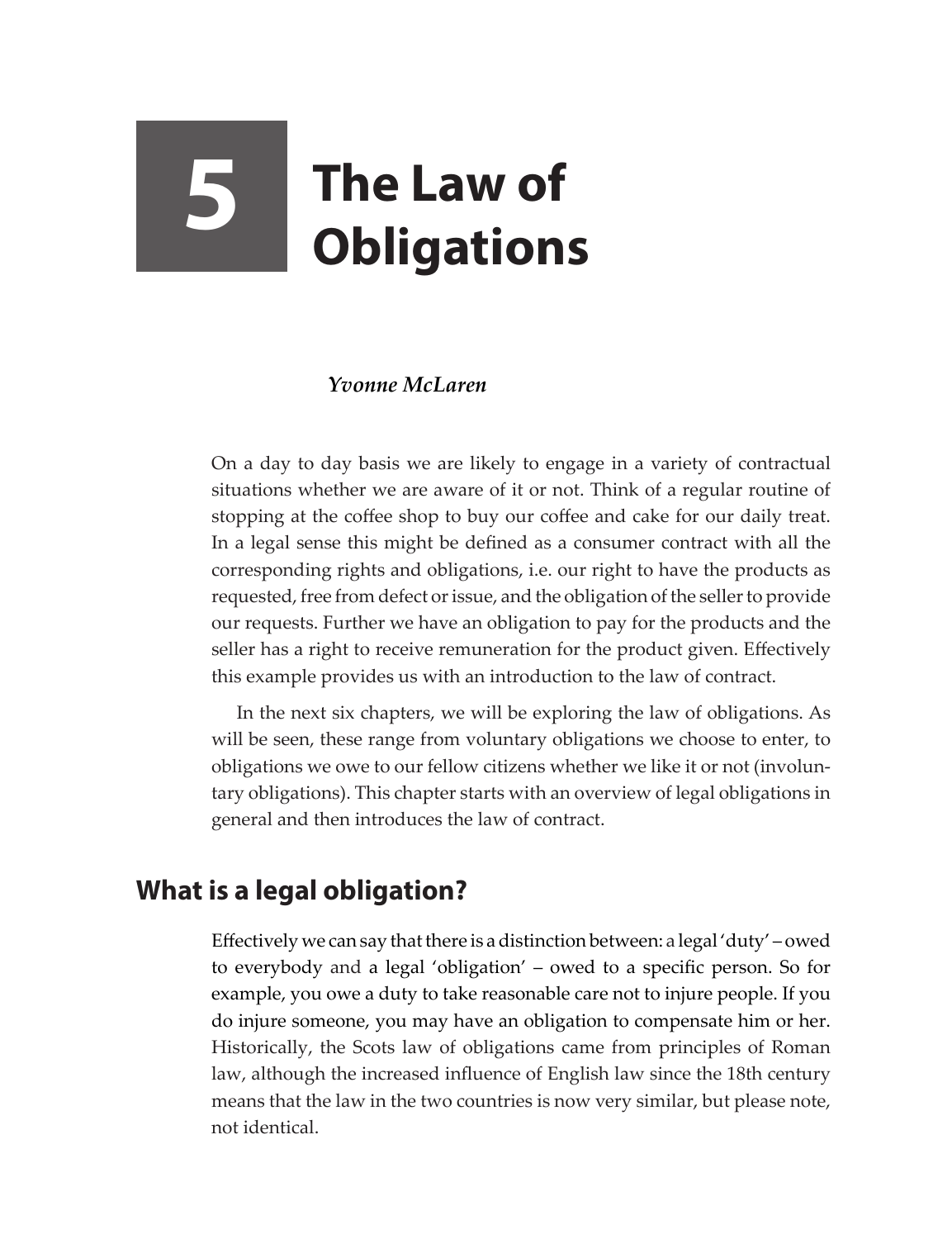During the study of contract law, the emphasis for students is to provide authority for conclusions and assertions made. The main principles of the law of obligations have been set down and developed by judicial decisions (common law), rather than enacted by Parliament (statute law or legislation).

# **Categories of obligations**

## **Obligations voluntarily undertaken**

Obligations may be undertaken by one person (unilateral voluntary obligations) or be undertaken by more than one party by agreement. These we may define as contracts.

## ■ **Obligations imposed by law**

The law imposes some obligations on us whether we want to be bound by them or not. This includes situations where someone has benefited at someone else's expense (unjustified enrichment) and where someone has caused damage or injury to another person (delict/tort), which will be further explored in Chapters 8-10 of this book.

## **Voluntary obligations: unilateral and bilateral, gratuitous and onerous**

#### **Unilateral gratuitous obligations and gratuitous promises**

From the introductory example we saw a situation where both parties had obligations placed upon them, and generally we can say that for every right there is a corresponding obligation and for every obligation there is a right. With a gratuitous obligation only one party is legally bound. Please note that this situation is not generally regarded as enforceable in England because of the doctrine of consideration (unless written within a deed). However they may be enforceable in Scotland if certain conditions are fulfilled:

#### **Genuine promise**

It is important that the promise is genuine and is not merely expression of intention or expectation by the party. This is best seen in the following case example.